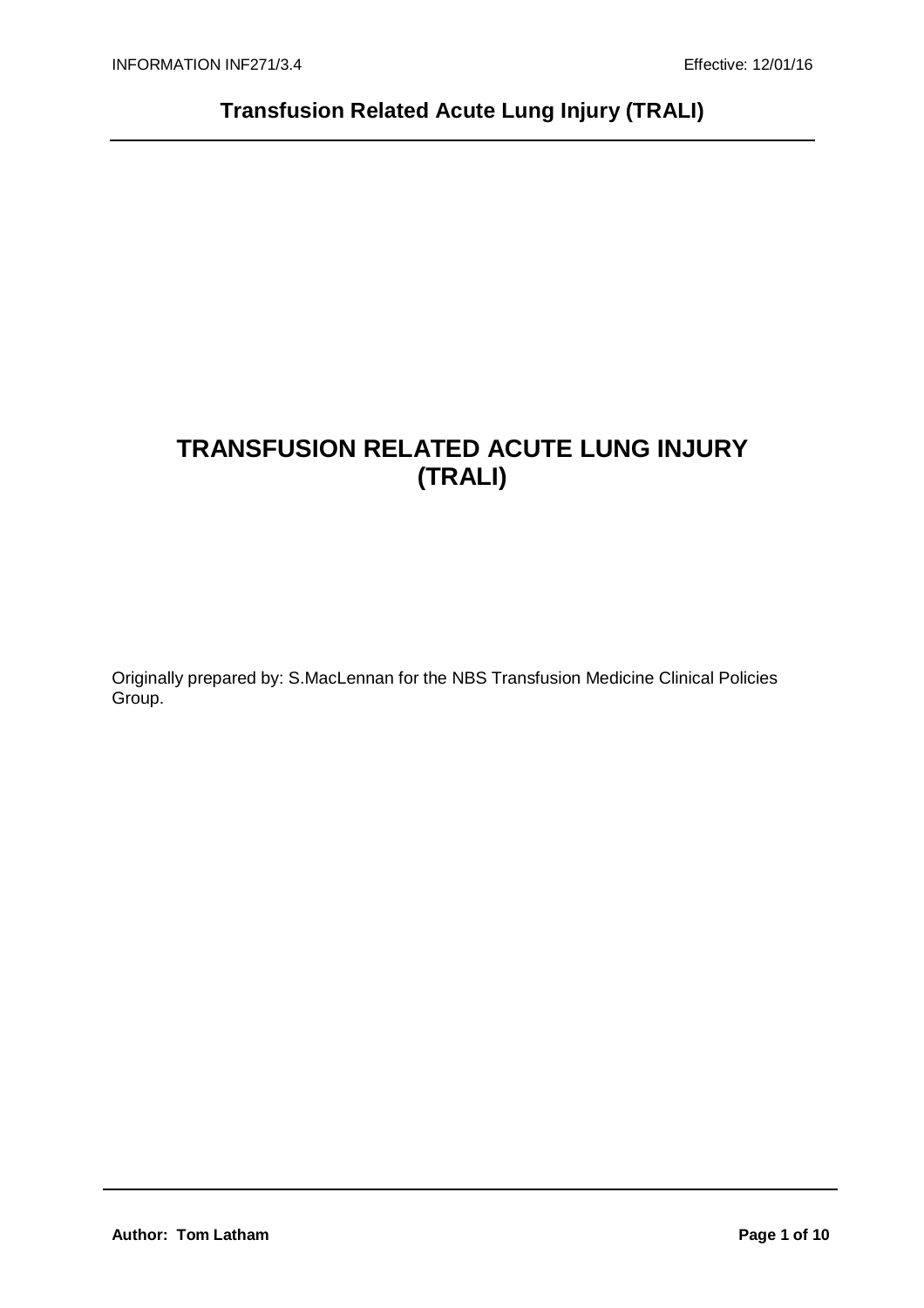### **Purpose**

To provide background information supporting NHSBT procedures for investigation and further transfusion of suspected cases of Transfusion Related Acute Lung Injury and subsequent management of implicated donors.

### **Method**

Recommendations are based on review of the literature and accepted current clinical practice. The definitions of the types of evidence and the grading of recommendations used in this document originate from the US Agency for Health Care Policy and Research and are provided in the Appendix.

## **Consultation**

NBS Transfusion Medicine Clinical Policies Group

NBS Transfusion Medicine Clinical Policies H&I / PGI (TRALI) Subgroup (Membership: Geoff Lucas, Sheila MacLennan, Edwin Massey, Cristina Navarrete, Willem Ouwehand, Nay Win)

NBS Components Strategy Group

## **Status**

Approved by the Transfusion Medicine Clinical Policies Group on 5<sup>th</sup> March 2003. Updated by Edwin Massey, 2006 and Catherine Chapman 2010, 2011 and 2014.

## **Summary**

TRALI is a serious complication of blood transfusion which is thought to arise as a result of the interaction of specific leucocyte antibodies with leucocytes in most cases (Evidence Level Ib). Susceptibility of some patients may be increased by contributory factors such as underlying disease or modes of treatment, though these factors are as yet poorly defined (Evidence Level IV). Patients present with dyspnoea, hypoxia and symptoms and signs of pulmonary oedema. Diagnosis is made on clinical grounds, which may later be supported by demonstrating the presence of donor leucocyte antibodies. Rarely, patient leucocyte antibodies may be implicated following transfusion of non-leucodepleted components (apheresis or buffy coat granulocytes). Treatment requires stopping the transfusion and giving oxygen and cardio-respiratory support. Most cases require mechanical ventilation for several days.

Investigation of each case should be undertaken by designated NHSBT staff so that each case is uniformly and appropriately investigated. Samples from the patient and donors (restricted initially to female and transfused male donors) of components transfused in the 6 hours preceding the onset of TRALI are obtained and investigated for the presence of leucocyte antibodies as required (1). The relevance of a positive donor antibody result is confirmed by either demonstrating that the patient is positive for the corresponding antigen, or that a crossmatch between donor and patient is positive.

A donor who has been implicated in a case of TRALI is resigned from donation of therapeutic blood components but may still donate blood for quality control/quality assurance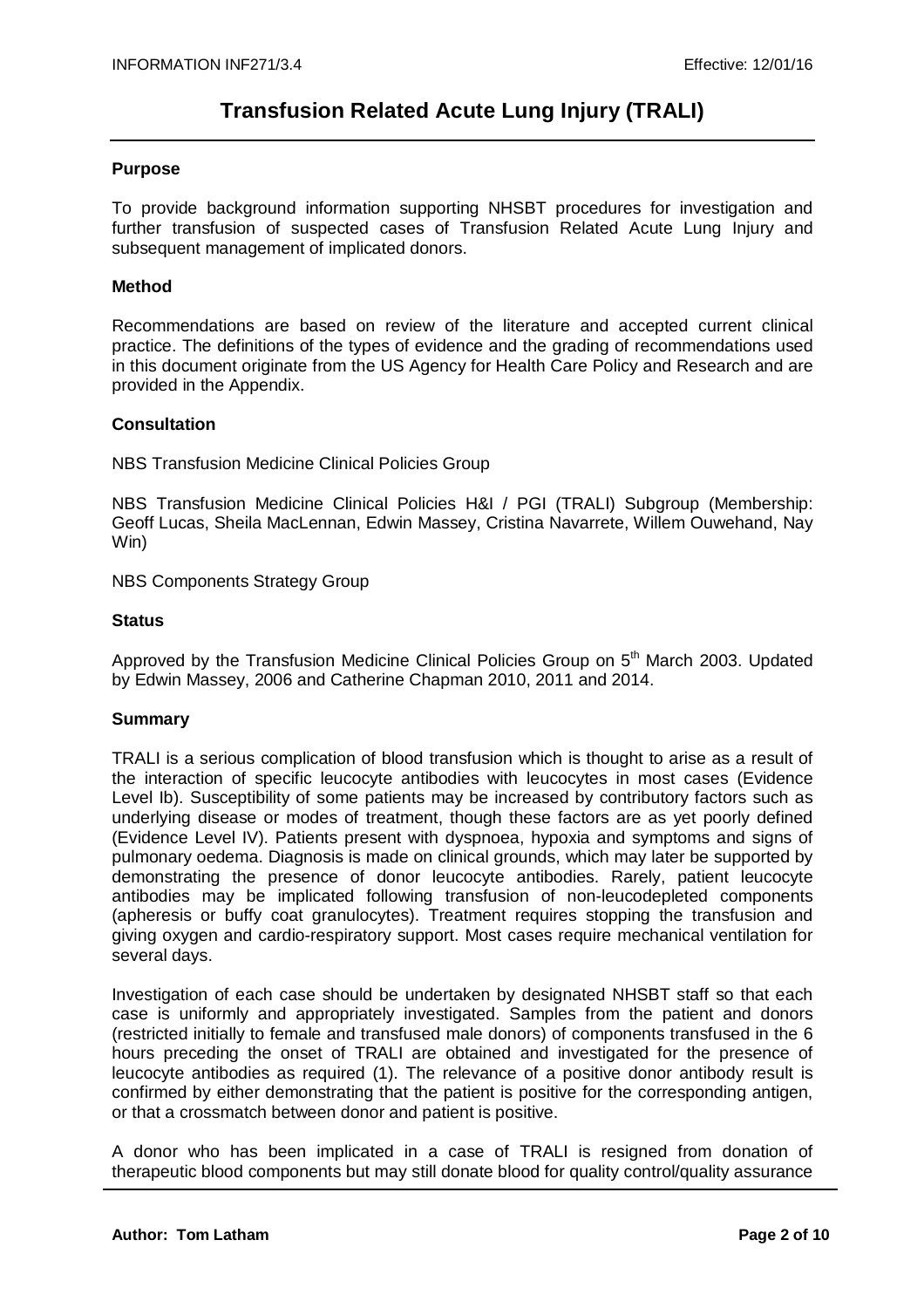if eligible. A donor who is found to have HNA antibodies with an identified HNA specificity is resigned from future donation for clinical use even if concordance with the patient is not found. (Grade of Recommendation C, Evidence Level IV).

## **1. Introduction**

TRALI is a life threatening complication of transfusion which is clinically indistinguishable from Acute Lung injury (ALI) or Acute Respiratory Distress Syndrome (ARDS) due to other causes (2). Although rare, TRALI is a significant cause of transfusion associated morbidity and mortality and has been reported as the leading causes of transfusion associated death in the UK based on cumulative data from 1996 to 2008 from the Serious Hazards of Transfusion (SHOT) haemovigilance scheme (16). In recent years deaths reported to SHOT as at least possibly due to Transfusion Associated Circulatory overload have exceeded reported deaths at least possibly due to TRALI (17, 18).

## **2. Pathogenesis**

TRALI is thought to result from the interaction of specific leucocyte antibodies with leucocytes and pulmonary endothelium. Human Leucocyte Antigen (HLA) antibodies, both Class I and Class II, and antibodies to Human Neutrophil Antigens (HNA) have all been implicated (3). Multiparous women have been shown to have a higher rate of HLA sensitisation with increasing number of pregnancies (4) and plasma from multiparous women has been demonstrated to play a part in causing impairment of pulmonary function in a randomised controlled trial (5) (Evidence Level Ib). The antibodies are usually donorderived, though there have been occasional reports of the syndrome occurring after transfusion of donor leucocytes which have interacted with either patient-derived antibodies or antibodies transfused in a second donation, or the presence of HLA antigen/antibody incompatibility in a pooled platelet concentrate. Since 'universal' leucodepletion was introduced in late 1999 these mechanisms are considered unlikely except when non leucocyte depleted components have been transfused (apheresis or buffy coat granulocytes). (Grade of Recommendation C, Evidence Level IV).

Look-back studies have demonstrated that not all transfusions from donors found to have leucocyte antibodies result in TRALI – even if there is a match of antigen and antibody specificity overt lung injury does not always ensue (14). It is likely, although not proven, that patient factors may contribute to the development of the syndrome and a two event model has been postulated. In this model, the first event is the clinical condition of the patient resulting in pulmonary endothelial activation and neutrophil sequestration; the second event is transfusion of a biologic response modifier such as antibodies or biologically active lipids. (6). Hypoxia, recent surgery, cytokine therapy, active infection or inflammation, and massive transfusion have all been suggested as predisposing factors (7,8). It is known that recipient morbidity is not a prerequisite for TRALI because this has been clearly described in healthy volunteers (9).

TRALI is clinically indistinguishable from ALI and ARDS due to other causes which include a number of direct and indirect insults to the lung (10). Post-mortem studies show the pathophysiology of ARDS as being one of diffuse damage to the lung (8). Both epithelial and endothelial injury occurs and the alveolar spaces are filled with fluid and proteinaceous debris. Histology shows an intense acute inflammatory cell infiltrate composed of neutrophils and monocytes migrating across the pulmonary vascular bed into the alveolar spaces. The disease is thought to result from initial activation and damage to the pulmonary endothelial/epithelial interface by systemic inflammatory stimuli (both the cellular and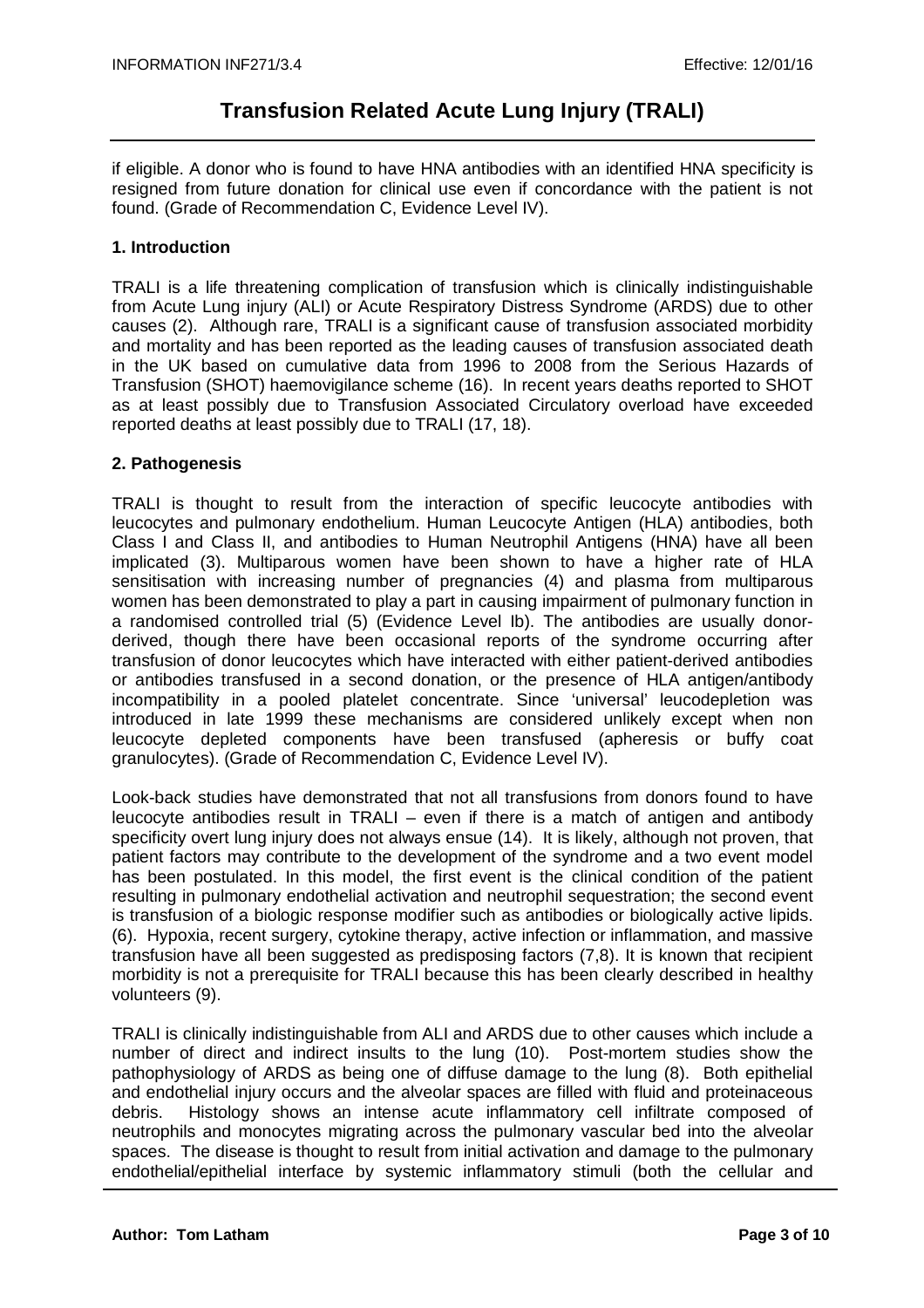circulating mediators) which then stimulate production of further pro-inflammatory mediators and further recruitment of inflammatory cells. ALI/ARDS is therefore, the final common presentation following a range of insults. The question why the lungs are predominantly affected has remained unanswered. A simple explanation may be that when an activating antibody is infused the first microcirculatory encounter is with the narrow diameter capillaries in the lungs. Secondly, the binding of antibodies to mononuclear and polymorphonuclear cells may cause activation partially via the binding of the Fc domain of the antibody to the Fcγ receptor and possibly via the activation of complement. Activated granulocytes and monocytes become stickier as adhesion molecules change from their non-active to their active configuration.

## **3. Clinical presentation and management**

TRALI is characterised by symptoms and signs of dyspnoea, cyanosis, hypotension, fever, (none of these is universal) and pulmonary oedema. The full blood count may show a transient drop in neutrophil and monocyte counts (11,14). The onset of symptoms occurs usually within 6 hours of a transfusion episode (1,2). All blood components including red cells, platelets, granulocytes, plasma and cryoprecipitate have been reported to cause TRALI. There has been a single case report of the pooled blood product Intravenous Immunoglobulin (IvigG) containing measurable leucocyte antibodies (13).

The problem for clinical diagnosis is that there is no definitive test and often transfusion has been performed in clinical settings where other causes of Acute Lung Injury are present (e.g. trauma, sepsis). The differential diagnoses include acute pulmonary oedema due to fluid overload/left ventricular failure or ALI/ARDS secondary to other causes. The distinction between TRALI and cardiac failure may be aided by measurement of the pulmonary capillary wedge pressure which is typically raised in circulatory overload. A low PaO2/FiO<sub>2</sub> Index (<300 mmHg – acute lung injury, <200 acute respiratory distress syndrome) is helpful (1). The development of pulmonary infiltrates on chest X-rays are not specific and radiological abnormalities due to other causes may also cause confusion (e.g. pneumonia, poorly penetrated films, malignancy). Comparison with a recent pre-transfusion film is important. The diagnosis is essentially a clinical one and should be suspected if other reasons to explain the severity of pulmonary oedema are not present. Later, investigations for leucocyte antibodies may support the diagnosis.

There is no specific treatment for TRALI. If the transfusion is still continuing, it should be stopped and oxygen and supportive therapy started. Thereafter treatment is largely supportive to allow time for lung injury to subside. Most cases require mechanical ventilation for several days and cardiovascular support should be given as required. Steroids have been advocated but proof of efficacy is lacking.

## **4. Data from Serious Hazards of Transfusion haemovigilance scheme (SHOT)**

TRALI has been included in SHOT reports since this began in 1996. Over the first ten years of SHOT 195 evaluable cases were reported (12). Cases from 1999 were classified according to the probability of TRALI. Forty-nine percent of these cases were highly likely or probable and 51% possible or unlikely illustrating the difficulty of making a positive clinical diagnosis of the condition. In 40 cases, TRALI was thought to have at least contributed to the patient's death. Patients treated by Haematology/oncology and Surgical specialties were the most frequently reported (40% for each). However, denominator data are not available to assess whether these specialties are truly over-represented or whether they simply reflect groups of patients heavily exposed to FFP/platelets.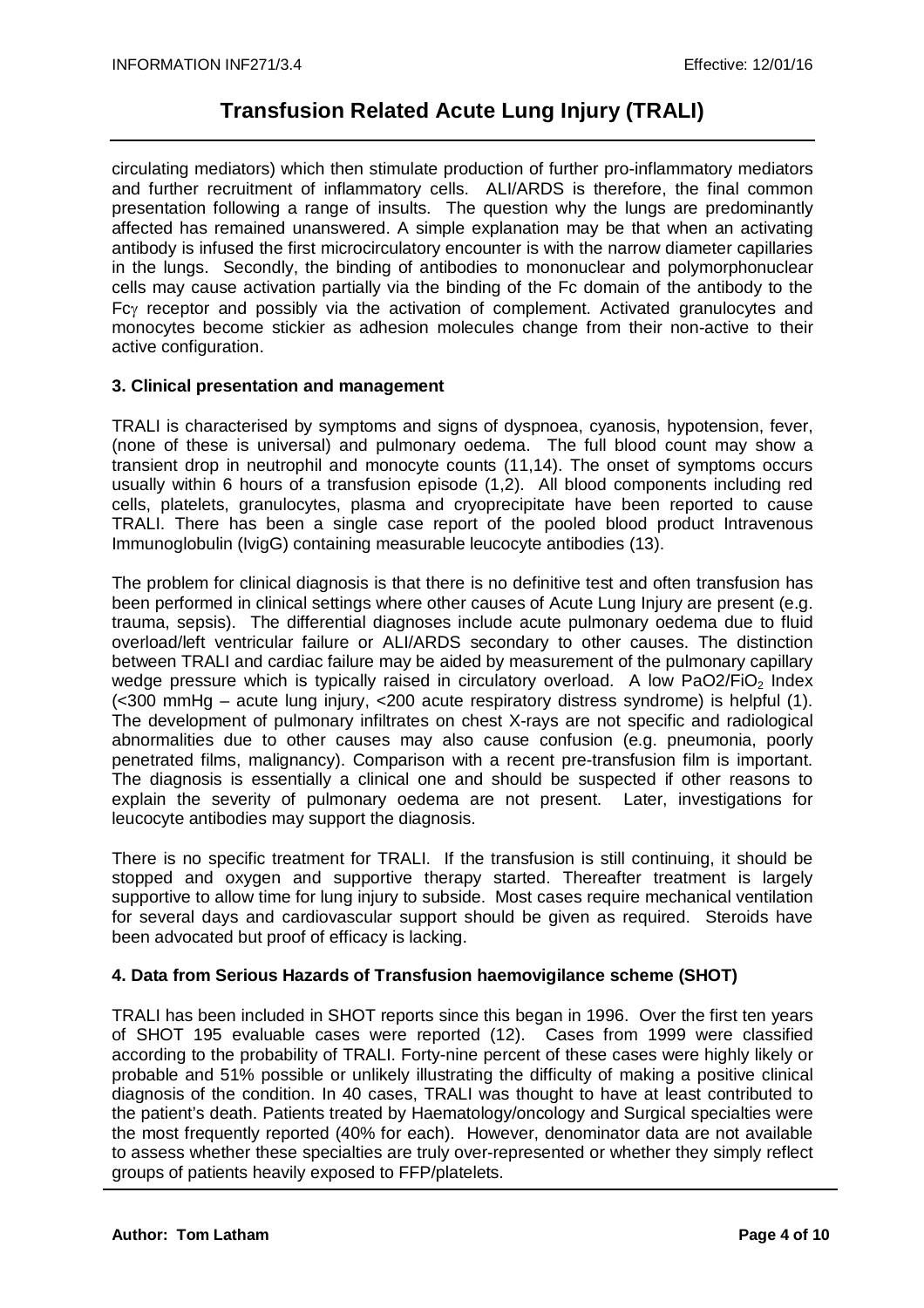### **5. Implicated components and risk reduction**

TRALI has been reported to occur after transfusion of all the following blood components; plasma, platelets, whole blood, cryoprecipitate, concentrated red cells and blood in additive solution (Evidence Level III). Proportionate to the numbers of different components transfused, components containing more plasma such as platelets and FFP have been more likely to cause TRALI but the syndrome may also occur after transfusion of components containing smaller volumes of plasma, e.g. SAG-M red cells (15). One case of TRALI following infusion of IvIg has been reported (Evidence Level III) (13). TRALI has not been reported following the transfusion of other pooled plasma products, e.g. solvent-detergent treated FFP. Theoretically, the pooling process may be considered to reduce the risk due to dilution of donor leucocyte antibodies and adsorption by soluble antigens.

NHSBT introduced policies to minimise the use of female plasma for FFP and for the plasma contribution to platelet pools in 2003. SHOT data have shown that the reported risk of highly likely or probable TRALI dropped from 15.5 before this policy to 3.2 per million components FFP/cryosupernatant plasma issued ( $p = 0.0079$ ) afterwards and from 14 to 5.8 per million issued for platelets  $(p = 0.068)$ .

Preferential use of male plasma was also introduced for cryoprecipitate production in 2009. NHSBT figures for components produced from male plasma are now 100% FFP, 100% cryoprecipitate and 100% main plasma contribution to platelet pools.

Female platelet apheresis donor recruits must be screened and found negative for HLA and HNA antibodies before acceptance. Testing of previously accepted female platelet apheresis donors for these antibodies commenced in October 2011.

### **6. Referral of Cases**

TRALI should be suspected and investigation considered for patients fulfilling the following criteria:

- 1. Hypoxia
- 2. Bilateral pulmonary infiltrates on CXR
- 3. Lacking clinical evidence of fluid overload or other cause of pulmonary shadowing
- 4. Occurrence during or within 6 hours of blood component transfusion

Any suspected case should be referred initially to one of the medical staff in the local Blood Centre by the hospital blood transfusion department or clinician, who will refer the case to a designated Diagnostics consultant. Full clinical details will be requested in order to assess the likelihood of the reaction having been due to TRALI. Details obtained should include the following:

- patient demographic details
- consultant / hospital
- nature of transfusion reaction and time in relation to transfusion
- components transfused (including donation numbers) in the 24 hours preceding the reaction
- treatment given including ventilation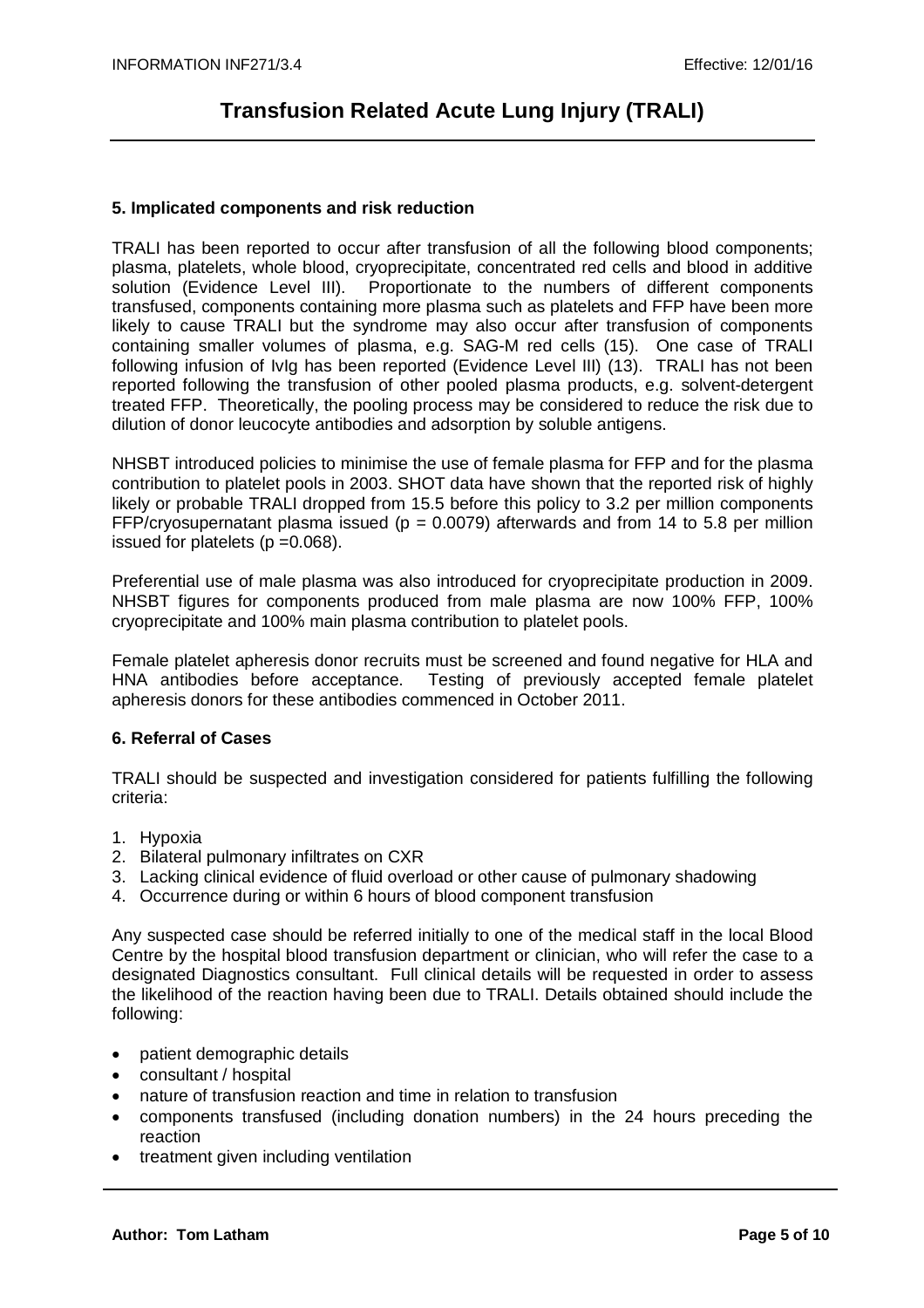• clinical response / outcome

Referring consultants should be encouraged to report the incident to SHOT if TRALI remains the most likely diagnosis and they should be reminded of this in the final report following laboratory investigations.

On receipt of the referral, the designated NHSBT consultant will:

- open an investigation file
- inform the H&I laboratory in Bristol by e-mail about the case
- request samples from the patient
- review clinical details, obtaining more from other sources if necessary (e.g. ITU staff) to assess likelihood of the reaction being TRALI
- forward anonymous clinical details to TRALI expert panel for opinions on the clinical likelihood of TRALI and recommendations on whether or not to proceed with a full TRALI investigation
- if TRALI is considered a possible diagnosis, determine donations/donors to be investigated (initially those from female or transfused male donors transfused within 6 hours of onset of TRALI – if these investigations give negative results but TRALI is strongly suspected clinically, investigation should be extended to include donations from apparently untransfused males)
- withdraw and / or recall other plasma rich components (platelets, plasma or cryoprecipitate but not SAG-M red cells) from same donation(s)
- temporarily suspend female and transfused male donor(s) pending investigation results

## **7. Samples**

The NHSBT laboratory investigations for TRALI are undertaken by H&I laboratories at NHSBT Bristol. The investigations aim to identify the presence of leucocyte antibodies (HLA class I, HLA class II and HNA) in the implicated donor samples. Patient samples will only be tested for antibodies if the transfused component was not leucodepleted (apheresis or buffy coat granulocytes). If leucocyte alloantibodies are detected then appropriate tests for the presence/absence of the antigen or allele in the patient/donor will be performed.

It is important to note that there is a possibility of finding donors with HLA or HNA antibodies by chance. It is therefore essential that investigations should determine whether the patient is positive for the cognate antigen. Even if this is the case, the observed incompatibility may have nothing to do with the clinical picture as many patients, who may be positive for the cognate antigen, are transfused with leucocyte antibodies and TRALI does not ensue. The limited diagnostic specificity of the laboratory investigations should be taken into account when reporting. The interpretation of the laboratory results must be in the context of a welldocumented clinical case history.

### **7.1 - patient**

6 mL clotted and 6 mL EDTA blood samples should be obtained from the patient for:

- 1. Investigation for HLA class I & class II & HNA antibodies if indicated.
- 2. HLA and HNA typing.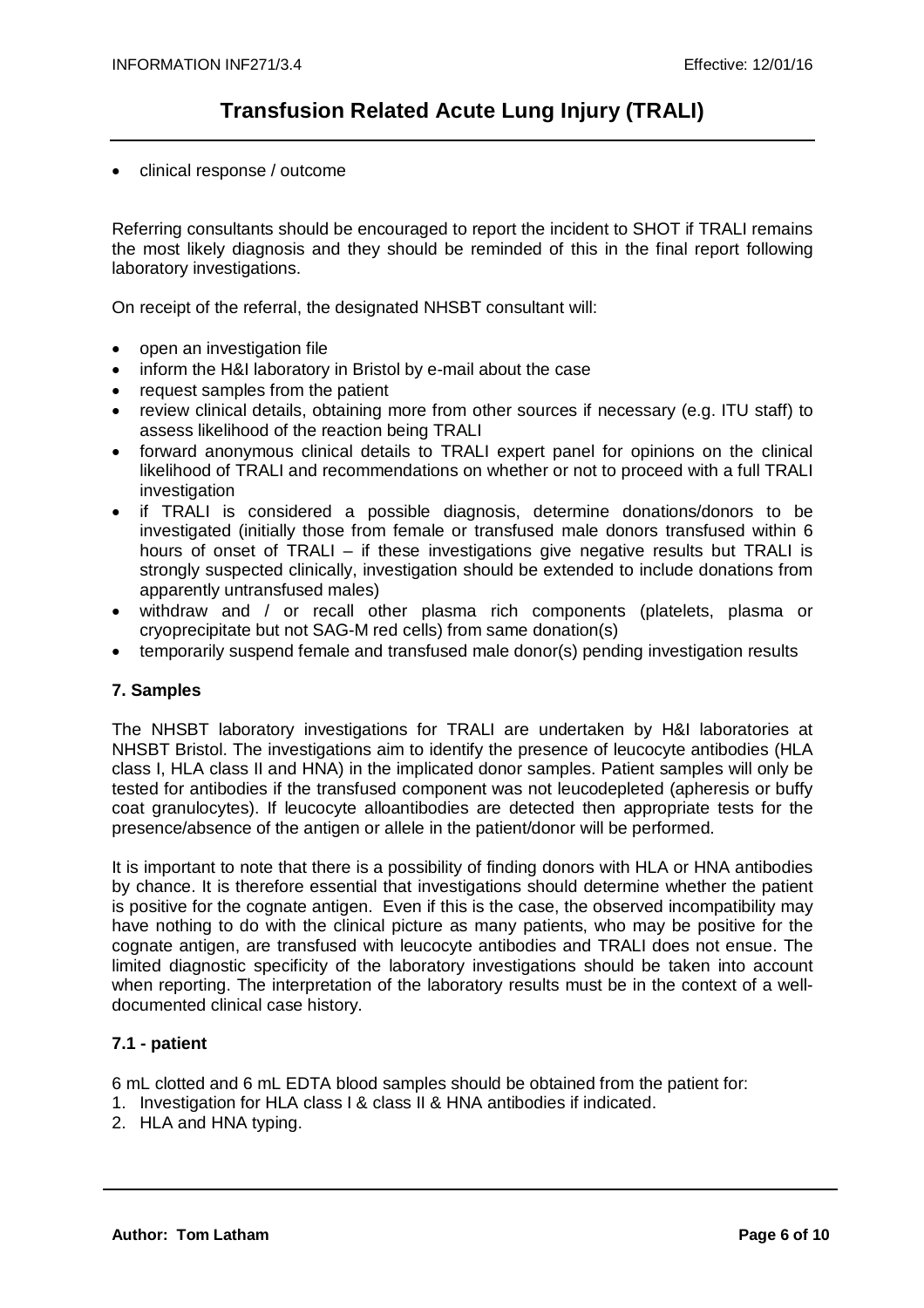## **7.2 – donor(s)**

Donor samples are required for investigation for the presence of HLA & HNA antibodies and for defining HLA and HNA antigens if required. The latter can only be performed if fresh donor samples are obtained as donor DNA is not routinely archived after donation. The ideal samples are 6 mL clotted and 6 mL EDTA blood obtained from the donor.

If many donors have been identified as possibly implicated then it may be simpler to first screen the archived samples from these donors for leucocyte antibodies. Although false positive reactions can be obtained the number of donors which do not require re-sampling can be reduced significantly thus reducing the amount of time it will require to resolve the case. Any positive result from an archived sample should be confirmed on a fresh donor sample if possible.

As leucocyte antibodies are produced as a result of pregnancy or transfusion, it is pragmatic to investigate only female donors and male donors with a history of transfusion, initially.

## **To crossmatch or not to crossmatch**

It is logistically complex to perform a lymphocyte and granulocyte cross match and this is rarely required.

### No cross match

If leucocyte antibodies with an obvious allo-specificity are detected in a donor sample and the patient tests positive for the cognate allele or alloantigen then a cross match is not required.

### **Crossmatch**

Rarely, HLA or other leucocyte antibodies are detected to which no clear specificity can be assigned. In such cases, a crossmatch of donor serum with recipient leucocytes should be performed to confirm incompatibility. If there are no stored recipient lymphocytes or if there is granulocyte specific reactivity in donor serum that reacts independently of known HNA specificities a fresh 20 ml EDTA blood sample will need to be obtained. A sample from the patient should be sent to the TRALI Laboratory in Bristol and must arrive there within 24 hours of sampling.

### **8. Reporting Of Results**

All results on patient and donor samples will be collated on the H&I computer database. A single report will be prepared collating the scientific findings and conclusion. The final version of the report will be issued with a covering letter from a TRALI Medical Consultant to the referring clinician and SHOT.

The report will indicate whether or not the scientific findings are consistent with immunologically mediated TRALI.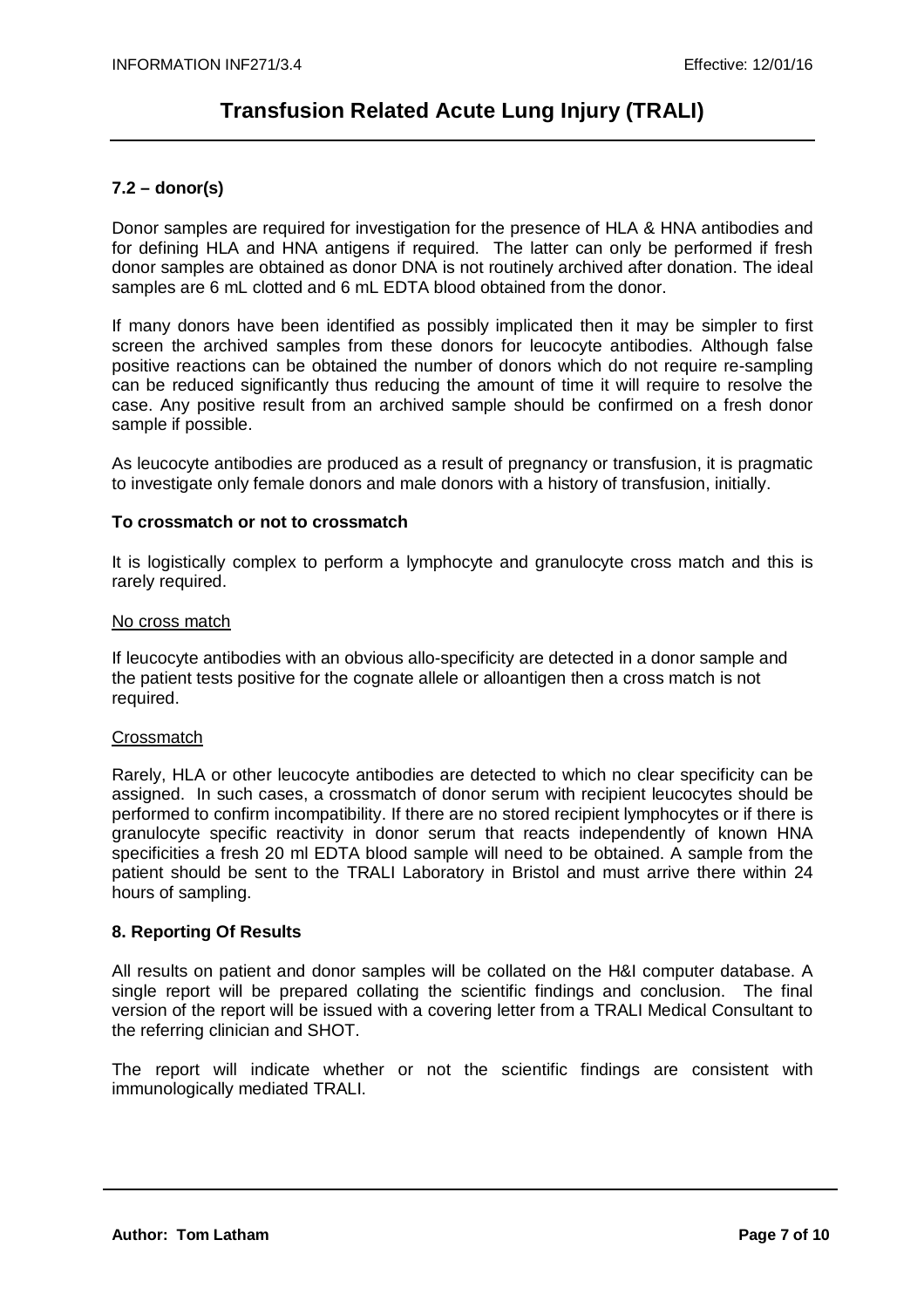### **9. Management of Donors**

The management of the donors should be as follows:

- Resign donors who are positive for leucocyte antibodies which are concordant with recipient antigen or who have a positive crossmatch with recipient.
- Resign donors with HNA antibodies with identified HNA specificity
- Do not resign donors with HLA antibodies which are not concordant with recipients but allocate them, on PULSE, to red cell use only (Pack type code A)
- Do not resign donors who are found negative for leucocyte antibodies; they may continue to donate as routine.

## **10. Subsequent transfusion management of patients diagnosed with TRALI**

There is no good evidence on which to base transfusion support policy for patients who have experienced TRALI. However, the hypothesis that there may be patient factors which contribute to the risk of TRALI is generally accepted. Based on this reasonable assumption it makes sense to try to avoid further transfusion during the period of illness following the reaction if at all possible.

It is no longer considered necessary to advise hospitals to contact NHSBT to request male donor plasma rich components specifically for these patients. This is based on the low risk of a subsequent plasma rich component containing concordant leucocyte antibodies. Necessary transfusion could also be delayed by this advice (Grade of Recommendation C, Evidence Level IV).

The evidence that biologically active lipids play a causal role in TRALI is limited and insufficient to support the use of recently donated or washed cellular components.

### **11. References**

- 1. Kleinman S, Caulfield T, Chan P, Davenport R, McFarland J, McPhedran S, Meade M, Morrison D, Pinsent T, Robillard P, Sliger P. Toward an understanding of transfusionrelated acute lung injury: Statement of a consensus panel. Transfusion 44: 1774-89, 2004
- 2. Popovsky MA, Moore SB: Diagnostic and pathogenetic considerations in transfusionrelated acute lung injury. Transfusion 25: 573-7, 1985
- 3. Kopko M, Holland PV: Transfusion-related acute lung injury. Brit. J. Haematology 105: 322 - 329, 1999.
- 4. Triulzi DJ, Kleinman S, Kakaiya RM, Busch MP, Norris PJ, Steele WR, Glynn SA, Hillyer CD, Carey P, Gottscall JL, Murphy EL, Rios JA, Ness DM, Wright DJ, Carrick D, Schreiber GB. The effect of previous pregnancy and transfusion on HLA alloimmunisation in blood donors: implications for transfusion-related lung injury risk reduction strategy. Transfusion 49: 1825-1835, 2009
- 5. Palfi M, Berg S, Ernerudh J, Berlin G: A randomised controlled trial of transfusion-related acute lung injury: is plasma from multiparous blood donors dangerous? Transfusion 41,  $317 - 322$ , 2001.
- 6. Benjamin RJ and Eder AF . Donor management and laboratory investigation of suspected TRALI. In: Kleinman S, Popovsky MA, eds. TRALI: Mechanisms, Management and Prevention. Bethesda, MD:AABB Press, 2008
- 7. Silliman CC and McLaughlin NJD Transfusion-related acute lung injury..Blood Reviews 20: 139-159, 2006.
- 8. Silliman CC, Boshkov LK, Mehdizadehkashi Z, Elzi DJ, Dickey WO, Podlosky L, Clarke G, Ambruso DR. Transfusion-related acute lung injury: epidemiology and a prospective analysis of etiologic factors. Blood 101: 454-62, 2003.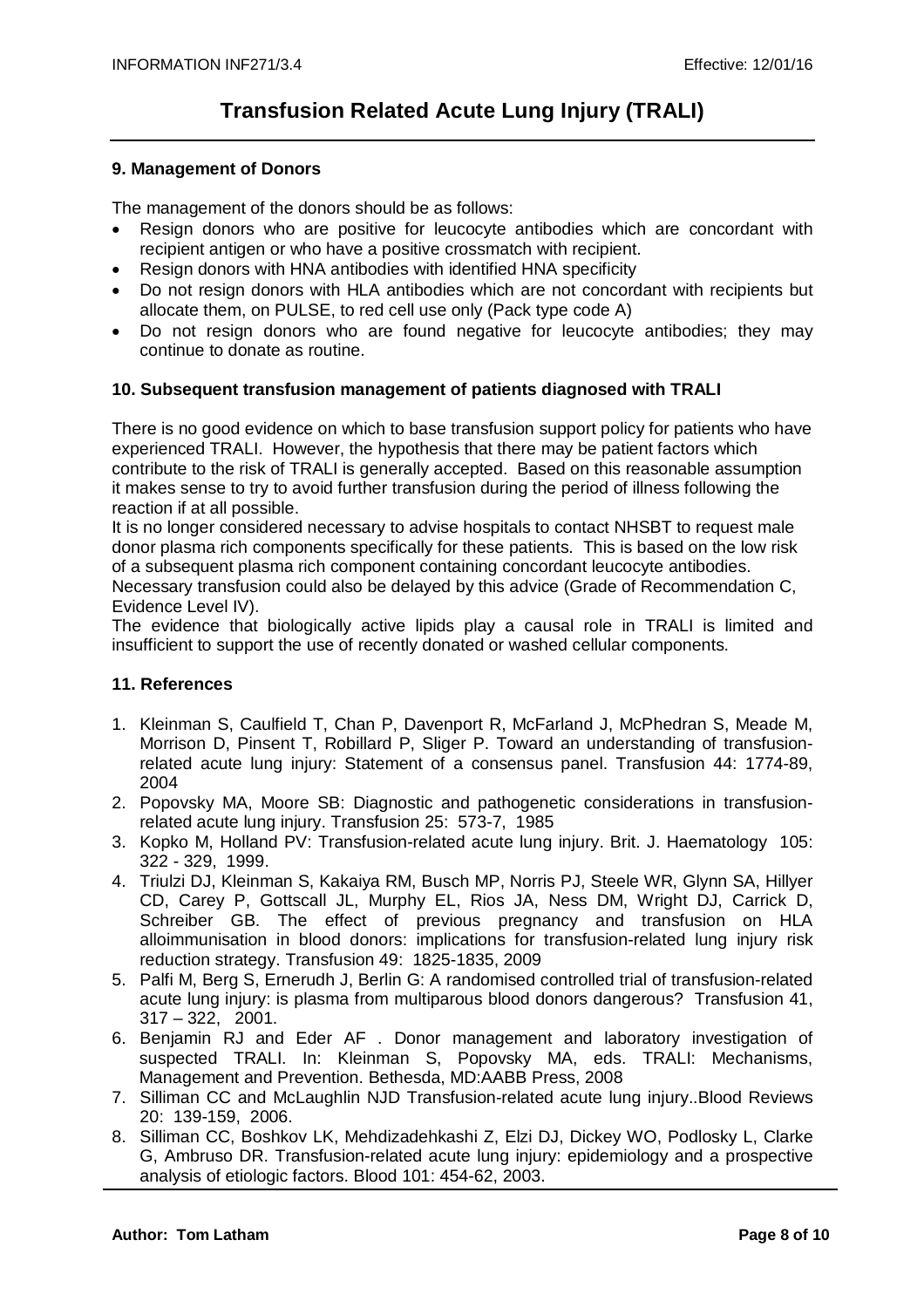- 9. Dooren MC, Ouwehand, WH, Verhoeven AJ, dem Borne A,E, Kuijpers RW. Adult respiratory distress syndrome after experimental intravenous gamma-globulin concentrate and monocyte-reactive IgG antibodies. Lancet, 352: 1601-1602, 1998
- 10. Wyncoll DL, Evans TW: Acute respiratory distress syndrome. Lancet 354: 497 501, 1999.
- 11. Nakagawa M, Toy P. Acute and transient decrease in neutrophil count in transfusionrelated lung injury:cases at one hospital. Transfusion 44 (12): 1689-1694, 2004
- 12. Chapman CE, Stainsby D, Jones H, Love E, Massey E, Win N, Navarette C, Lucas G, Soni N, Morgan C, Choo L, Cohen H, Williamson L. on behalf of the Serious Hazards of Transfusion Steering Group. Ten Years of hemovigilance reports of transfusion-related acute lung injury in the United Kingdom and the impact of preferential use of male donor plasma. Transfusion 49: 440-452, 2009
- 13. Rizk A, Gorson KC, Kenney L, Weinstein R: Transfusion-related acute lung injury after the infusion of IVIG. Transfusion 41(2): 264 - 8, 2001.
- 14. Nicolle AL, Chapman CE, Carter V, Wallis JP. Transfusion-related acute lung injury caused by two donors with anti-human leucocyte antigen class II antibodies: a look-back investigation. Transfusion Medicine, 2004, 64: 225-230
- 15. SHOT Annual Report 2007: www.shotuk.org
- 16. SHOT Annual Report 2008: www.shotuk.org
- 17. SHOT Annual Report 2011: www.shotuk.org
- 18. SHOT Annual Report 2012: www.shotuk.org

### **Key to evidence statements and grades of recommendations**

The definitions of the types of evidence and the grading of recommendations used in this guideline originate from the US Agency for Health Care Policy and Research and are set out in the following tables.

### STATEMENTS OF EVIDENCE

- Ia Evidence obtained from meta-analysis of randomised controlled trials.
- Ib Evidence obtained from at least one randomised controlled trial.
- IIa Evidence obtained from at least one well-designed controlled study without randomisation.
- IIb Evidence obtained from at least one other type of well-designed quasi-experimental study.
- III Evidence obtained from well-designed non-experimental descriptive studies, such as comparative studies, correlation studies and case studies.
- IV Evidence obtained from expert committee reports or opinions and/or clinical experiences of respected authorities.

GRADES OF RECOMMENDATIONS